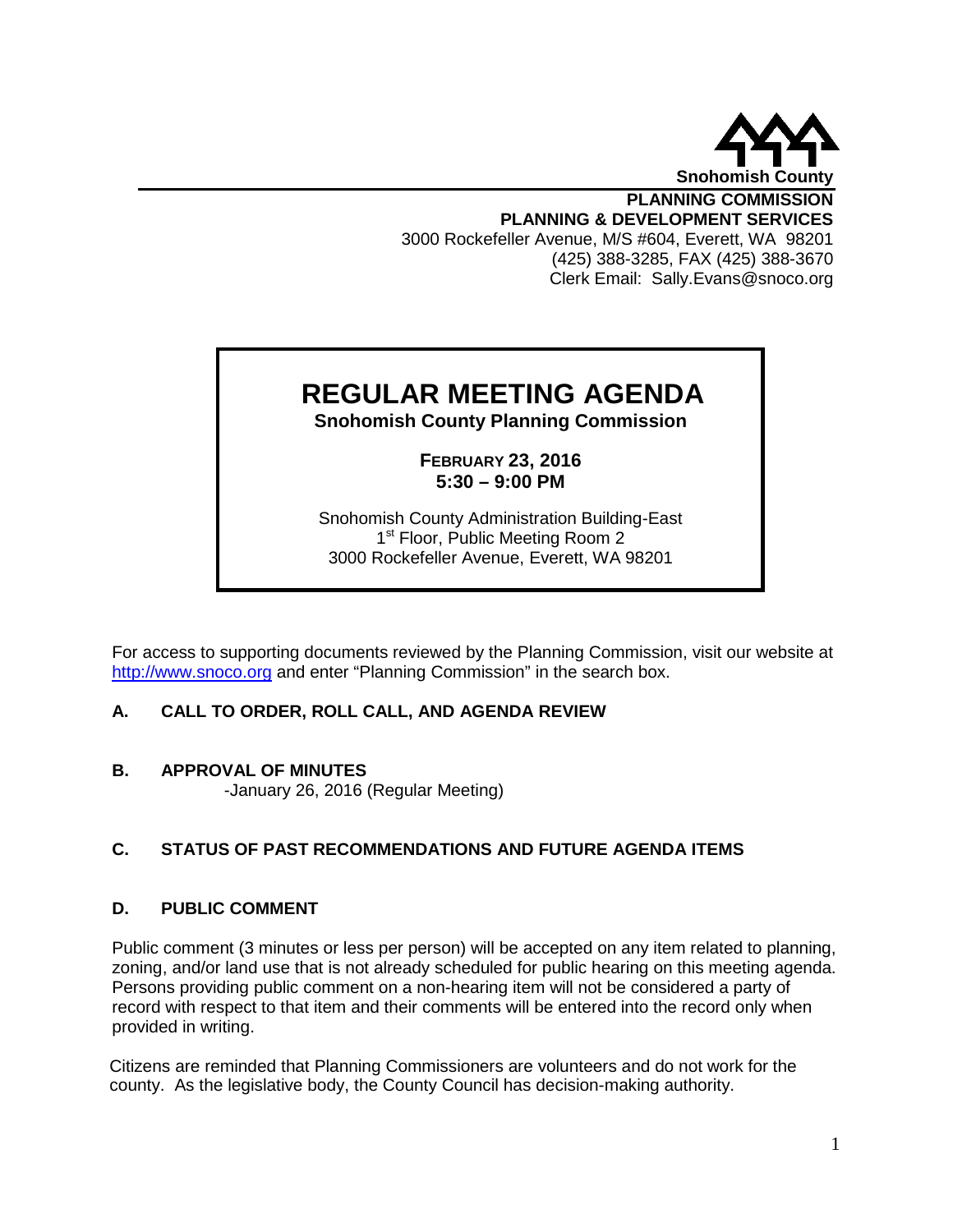# **E. TRAINING**

# Public Records, Email, and You: Review and Discussion

Sara Di Vittorio, Deputy Prosecuting Attorney, 425-388-6343, sara.divittorio@snoco.org

For more information see:

• [PowerPoint Presentation: Public Records, Email, & You](http://www.snohomishcountywa.gov/DocumentCenter/View/31845)

 To comply with the public records training requirement established by RCW 42.56.150, this training will provide commissioners with relevant information about the Public Records Act, its application to the Planning Commissions' records and commissioners' emails, and the retention and production of these records under the law.

# **F. UNFINISHED BUSINESS**

#### Cottage Housing: Hearing

David Killingstad, PDS Principal Planner, 425-388-3311, ext. 2215, [david.killingstad@snoco.org](mailto:david.killingstad@snoco.org)

For more information see:

- Snohomish County PDS Assistance Bulletin #79 Cottage Housing
- [Chapter 30.41G SCC \(Snohomish County Code\)](http://www.codepublishing.com/wa/snohomishcounty/html/snohomishcounty30/SnohomishCounty3041G.html#31.41G.010)
- [Snohomish County Web Page for Cottage Housing Project](http://snohomishcountywa.gov/3461/Cottage-Housing)
- [Transmittal Memo \(dated January 14, 2016\) including:](http://www.snohomishcountywa.gov/DocumentCenter/View/30950)
	- o Attachment A: Proposed Draft Code Amendments
	- o Attachment B: PowerPoint Presentation
- [Staff Report \(dated February 11, 2016\) including:](http://www.snohomishcountywa.gov/DocumentCenter/View/31860)
	- o Attachment A: Proposed Cottage Housing Amendments to Title 30 SCC
	- o Attachment B: Proposed Cottage Housing Code Amendments Findings of Fact and Conclusion
	- o Attachment C: Comparison of Jurisdictions with Cottage Housing Regulations-Unit Size and Open Space

The Planning Commission will hold a hearing and take public testimony on proposed amendments to the cottage housing regulations contained in Chapter 30.41G SCC. At briefings held in December and January, staff provided an overview of this form of housing, the existing regulations, policy support, stakeholder outreach, policy questions to provide guidance, and proposed amendments.

# **G. NEW BUSINESS**

#### Medical Marijuana: Briefing

Alison Hodgkin, PDS Senior Planner, 425-388-3311, ext. 2975, [alison.hodgkin@snoco.org](mailto:alison.hodgkin@snoco.org)

For more information see:

- [Staff Report \(dated February 10, 2016\)](http://www.snohomishcountywa.gov/DocumentCenter/View/31831)
- [Changes to Regulations for Medical Marijuana \(PowerPoint Presentation\)](http://www.snohomishcountywa.gov/DocumentCenter/View/31832)